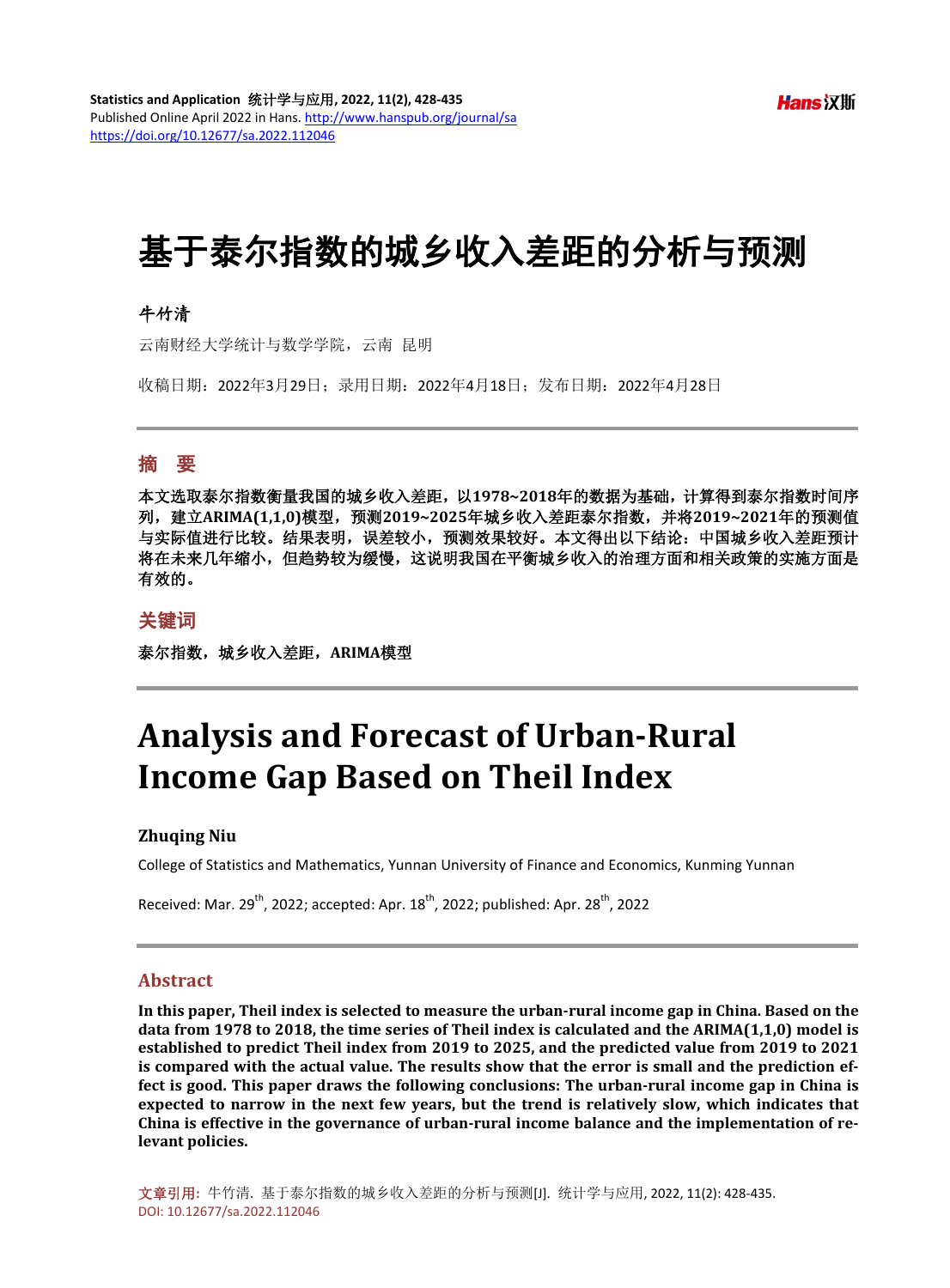### **Keywords**

#### **Theil Index, Urban-Rural Income Gap, ARIMA Model**

Copyright © 2022 by author(s) and Hans Publishers Inc. This work is licensed under the Creative Commons Attribution International License (CC BY 4.0). <http://creativecommons.org/licenses/by/4.0/>



# **1.** 研究背景

社会的主要矛盾已经转化为人民日益增长的美好生活需求和不平衡不充分发展之间的矛盾。第十四 个五年规划纲要指出,中国已进入高质量发展阶段,但发展不平衡的问题依然突出。而城乡收入差距大, 会导致城乡发展的急剧失衡,打击农村居民的生产积极性,进而加剧社会矛盾,抑制经济的高质量发展。 只有清楚认识城乡收入差距问题,才能切实有效地提出缩小城乡差距的对策。我国城镇化率在 1978 年到 2020 年由 17.92%上升到 64.72%,城乡收入差距指数近 10 年来一直在下降,2011 年为 3.23:1,2021 年为 2.50:1。未来我国城乡收入差距走势仍是关系中国经济发展的重点。

# **2.** 研究现状

学者往往根据研究视角和研究目的的需要,选择合适的城乡收入差距的衡量指标。袁航(2014)认为城 乡收入差距应该考虑消除通货膨胀等因素的影响,提出了城乡居民相对收入差距,公式为:(城镇居民人 均可支配收入 − 农村居民人均纯收入)/城镇居民人均可支配收入[\[1\]](#page-7-0)。李焕焕等(2017)提出了中国城乡人 均收入的差异速率:(城镇居民人均可支配收入 − 农村居民人均纯收入)/农村居民人均纯收入,从速度上 反映城乡差异变化的[\[2\]](#page-7-1)。蔡武等(2018)以城镇居民人均可支配收入与农村居民人均纯收入相减得到城乡 收入绝对差距[\[3\]](#page-7-2)。张延群等(2019)将城乡居民收入差距定义为城镇居民人均实际可支配收入与农村居民 人均实际现金收入的比值[\[4\]](#page-7-3)。王雨晨(2020)认为城乡差距均等指标可以表示成:

$$
T = \sqrt{2\bigg[\big(x_1 - 0.5\big)^2 + \big(x_2 - 0.5\big)^2\bigg]},
$$

其中 x 代表城镇居民收入占总收入的比例, x , 代表农村居民可支配收入占总收入的比例[\[5\]](#page-7-4)。

学者们倾向使用 ARIMA 模型进行分析与预测,如李焕焕等(2017)对 1978~2016 年中国城乡人均收入 的差异速率进行一阶差分,建立了 AR(1)模型[\[2\]](#page-7-1);蔡武(2018 年)对 1978~2014 年的取对数和一阶差分后 的中国城乡收入差距序列建立合适的 ARMA(1,1)模型[\[3\]](#page-7-2);王雨晨(2020 年)对 2000~2019 年的城乡差距均 等指标序列建立了 ARIMA(1,2,1)模型[\[5\]](#page-7-4);廖龙静等(2019)年对 1998~2017 年安徽省城乡收入差距取对数 一阶差分后拟合了 ARIMA(1,1,0)模型[\[6\]](#page-7-5)。

综上所述,城乡收入差距的分析与预测多是从城镇居民人均可支配收入和农村居民人均纯收入的视 角出发,应用 ARIMA 模型进行拟合,没有考虑城镇和农村人口结构的变化,所以本文将采取泰尔指数 测量城乡收入差距,并建立相应的 ARIMA 模型加以研究。

## **3. ARIMA** 模型

## **3.1. ARIMA** 模型

ARIMA 模型具有如下结构[\[7\]](#page-7-6),简记为 ARIMA(*p*,*d*,*q*)模型: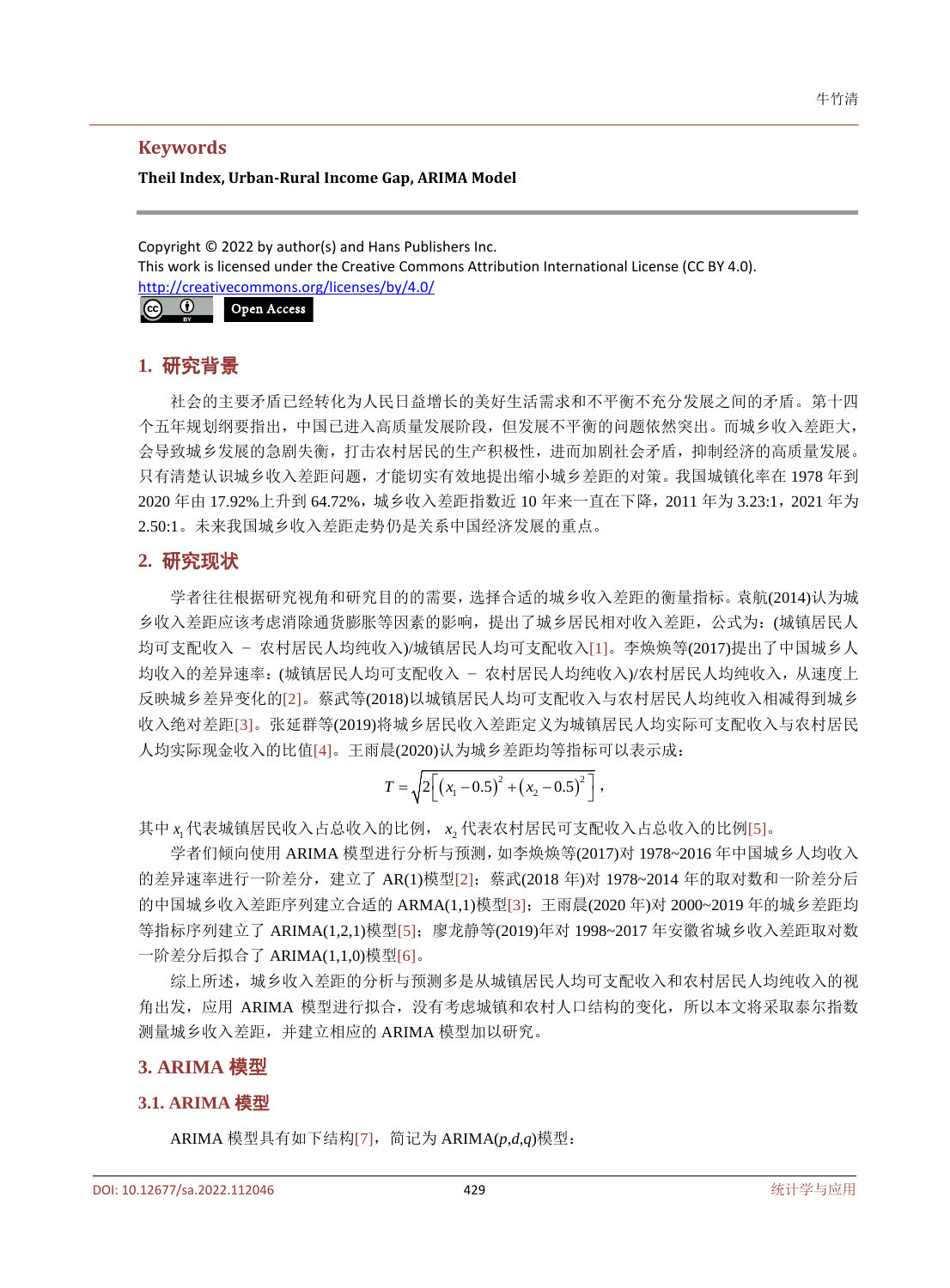$$
\begin{cases}\n\Phi(B)\nabla^d x_t = \Theta(B)\varepsilon_t \\
E(\varepsilon_t) = 0, \text{Var}(\varepsilon_t) = \sigma_\varepsilon^2, E(\varepsilon_t \varepsilon_s) = 0, s \neq t \\
E(x_t \varepsilon_t) = 0, \forall s < t\n\end{cases} \tag{1}
$$

式中,  $\nabla^d = (1 - B)^d$ ;  $Φ(B) = 1 - φ_B - … - φ_B -$  为平稳可逆 ARMA(*p*,*q*)模型的自回归系数多项式;  $\Theta(B) = 1 - \theta_1 B - \cdots - \theta_n B^q$  为平稳可逆 ARMA(p,q)模型的移动平均系数多项式[\[7\]](#page-7-6)。

#### **3.2.** 参数估计与模型检验

在选择了需要拟合的模型之后,使用序列的观察值来确定该模型的口径,即估计模型中未知参数的 值。实际运用中最常用的是条件最小二乘估计方法,残差序列的有限项式、残差平方和如下:

$$
\varepsilon_{t} = \frac{\Phi(B)}{\Theta(B)} x_{t} = x_{t} - \sum_{i=1}^{t} \pi_{i} x_{t-i}
$$
\n(2)

$$
Q(\tilde{\beta}) = \sum_{i=1}^{n} \varepsilon_i^2 = \sum_{i=1}^{n} \left[ x_i - \sum_{i=1}^{t} \pi_i x_{i-i} \right]^2
$$
 (3)

参数 β 的条件最小二乘估计是通过迭代法将表达式(3)设为最小值的估计值。在 R 语言中,参数估计 是通过调用 arima 函数来进行的。

模型检验包括模型的显著性检验和参数的显著性检验。模型的显著性检验就相当于残差序列的白噪 声检验,原假设是残差是白噪声序列(模型显著),检验统计量为 LB (Ljung-Box) [\[7\]](#page-7-6):

$$
LB = n(n+2) \sum_{k=1}^{m} \frac{\hat{\rho}_k^2}{n-k} \sim \chi^2(m), \forall m > 0
$$
 (4)

检验结果可以通过伴随概率 p 值来判断模型是否显著。如果 LB 统计量的 p 值大于显著性水平, 则 认为残差序列属于白噪声序列,拟合模型显著有效。

参数的显著性检验就是要验证每个未知参数是否显著为零,其目的是为了让模型更精简。用 t 检验 来确认未知参数显著性,参数的 t 统计量为参数估计值除以参数标准差:

$$
t = \frac{\hat{\phi}_j}{\hat{\sigma}_j} \sim t(n-m)
$$
\n(5)

式中,  $\hat{\sigma}_j = \sqrt{\frac{a_{jj}Q(\beta)}{n}}$  $a_{ii}Q$  $n - m$ β  $\hat{\sigma}_j = \sqrt{\frac{m}{n-1}}$ ĝ 。参数的 t 统计量的 p 值小于显著性水平时, 该参数被视为显著非零[\[7\]](#page-7-6)。

#### **3.3.** 建模步骤

1) 对原始序列进行平稳性检验, 非平稳时间序列经过适当差分使其变成平稳序列;

2) 根据自相关系数和偏自相关系数确定模型阶数,初步识别模型的可能形式,然后根据 AIC、BIC 信息准则,从中选择一个最佳模型;

3) 参数估计与模型检验,模型检验指模型和参数的显著性检验,如果模型通过检验,则模型设定基 本正确,否则,必须重新确定模型形式;

4) 用建立的 ARIMA 模型进行预测。

#### **4.** 数据来源

本文所收集的 1978~2021 年中国城镇居民人均可支配收入、农村居民人均纯收入、城镇常住人口和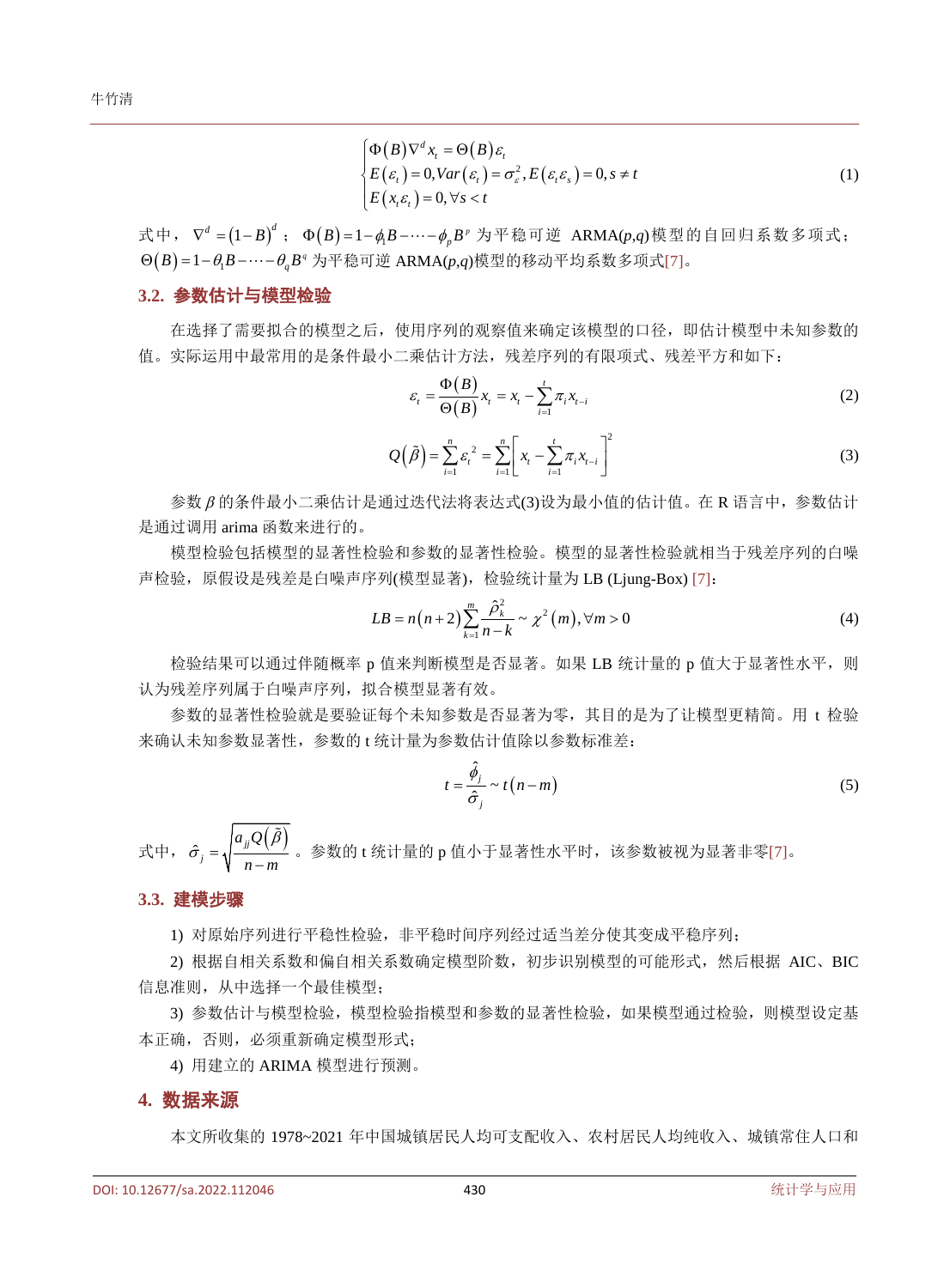农村常住人口的数据,来自国家统计局。参考相关学者的研究,本文用泰尔指数来测度我国的城乡收入 差距,其计算公式为:

$$
T = \sum_{j} \frac{I_j}{I} \times \ln\left(\frac{I_j}{N_j/N}\right) \tag{6}
$$

式中,*j* = *u*,*r* 表示城镇和农村地区,*Nj* 表示该地区城镇或农村人口数,*N* 表示总人口,*Ij* 表示该地区城镇 或农村的总收入,*I* 表示该地区的总收入。

# **5.** 城乡收入差距模型的建立与预测

利用泰尔指数的公式和收集到的数据,计算出的泰尔指数[如表](#page-3-0) 1 所示。

| 年份   | Theil | 年份   | Theil | 年份   | Theil | 年份   | Theil |
|------|-------|------|-------|------|-------|------|-------|
| 1978 | 0.091 | 1989 | 0.080 | 2000 | 0.129 | 2011 | 0.137 |
| 1979 | 0.081 | 1990 | 0.073 | 2001 | 0.138 | 2012 | 0.133 |
| 1980 | 0.089 | 1991 | 0.090 | 2002 | 0.155 | 2013 | 0.126 |
| 1981 | 0.065 | 1992 | 0.109 | 2003 | 0.162 | 2014 | 0.116 |
| 1982 | 0.046 | 1993 | 0.128 | 2004 | 0.159 | 2015 | 0.113 |
| 1983 | 0.037 | 1994 | 0.135 | 2005 | 0.158 | 2016 | 0.099 |
| 1984 | 0.039 | 1995 | 0.121 | 2006 | 0.160 | 2017 | 0.097 |
| 1985 | 0.042 | 1996 | 0.104 | 2007 | 0.161 | 2018 | 0.093 |
| 1986 | 0.064 | 1997 | 0.100 | 2008 | 0.158 | 2019 | 0.089 |
| 1987 | 0.069 | 1998 | 0.104 | 2009 | 0.156 | 2020 | 0.078 |
| 1988 | 0.069 | 1999 | 0.117 | 2010 | 0.146 | 2021 | 0.074 |

<span id="page-3-0"></span>**Table 1.** Theil index table from 1978 to 2021 表 **1.** 1978~2021 年泰尔指数表

对泰尔指数进行描述性统计分析,具体结果[如表](#page-3-1) 2 所示。1978-2021 年泰尔指数最大为 0.162 (2003 年),最小为 0.037 (1983年),平均值为 0.107。可以发现若以近 20 年为考察期, 2016 年则为转折点, 即 从 2016年开始泰尔指数一直低于平均值,由此表明近几年城乡收入差距明显缩小。

#### <span id="page-3-1"></span>**Table 2.** Descriptive statistics of Theil index 表 **2.** 泰尔指数描述性统计

| 变量          | 最<br>大值 | 小值<br>最 | 平均值   | 标准差   | 位数<br>口 |
|-------------|---------|---------|-------|-------|---------|
| Theil index | 0.162   | J.037   | 0.107 | 0.037 | 0.104   |

## **5.1.** 原始序列的平稳性检验

对泰尔指数序列(将其命名为序列 T)作时序图和自相关图, [如图](#page-4-0) 1[、图](#page-4-1) 2 所示。

从时序图可以看出,中国城乡收入差距在 1980 年改革开放初期出现骤减,之后持续上升,90 年代 有所改善,但进入 21 世纪之后持续恶化,城镇和农村的收入差距的泰尔指数在 2007 年达到最大值,2007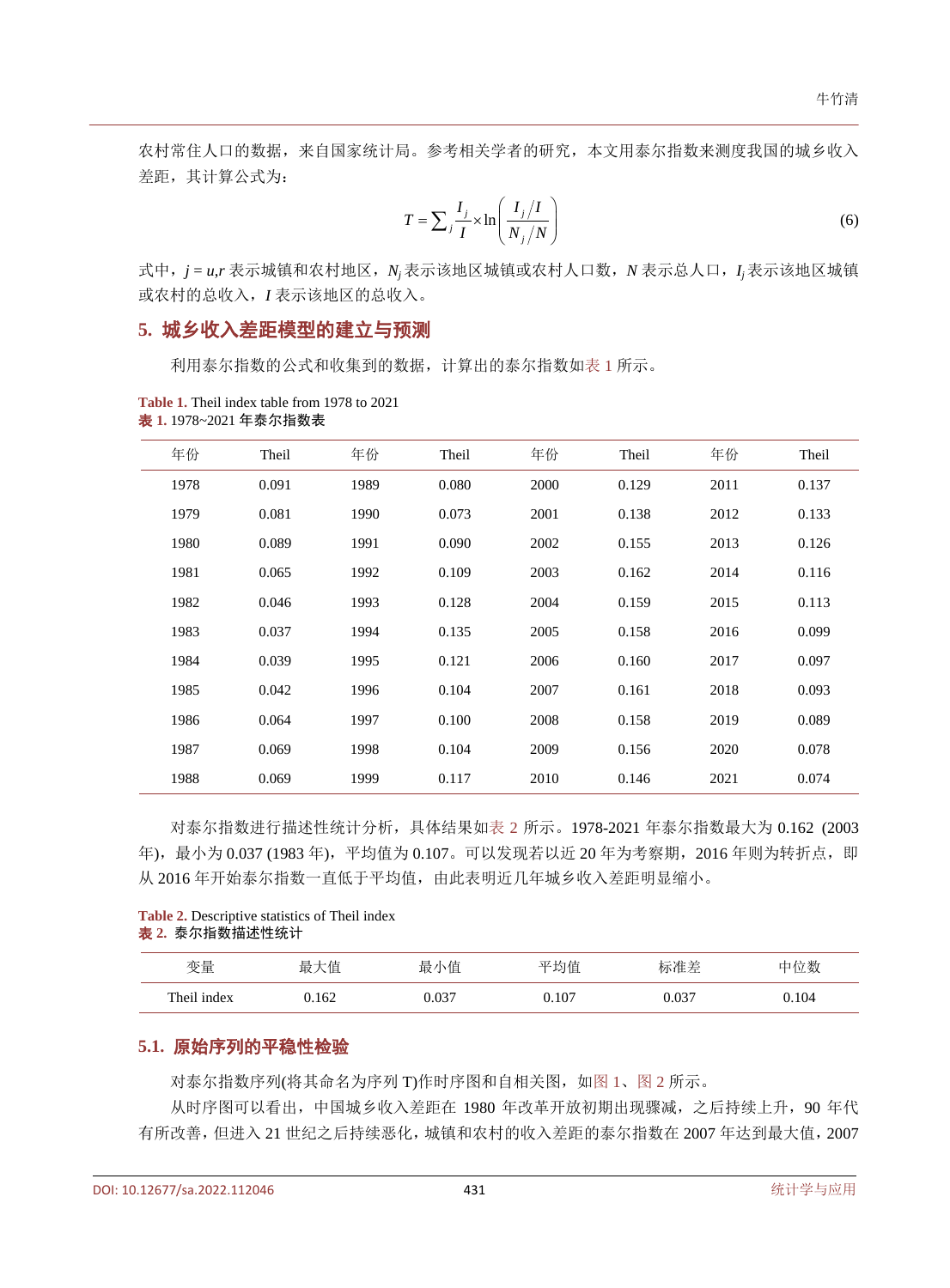<span id="page-4-0"></span>年以后有持续减少的倾向。自相关图中的自相关系数延迟到 7 阶之后,减小到 2 倍标准差之内, 延迟到 16 阶之后,又落在了 2 倍标准差之外,意味着该序列非平稳,并且具有长期趋势。对序列 T 进行 ADF 检验, ADF 统计量 = −0.8296, 对应 p 值为 0.9511, 大于显著性水平(α = 0.05), 因此不能拒绝原假设, 即序列 T 是非平稳的。



<span id="page-4-1"></span>**Figure 1.** Sequence T sequence diagram 图 **1.** 序列 T 时序图

**Series T** 



Lag **Figure 2.** Sequence T autocorrelation diagram 图 **2.** 序列 T 自相关图

### **5.2.** 非平稳数据的处理与检验

对序列 T 进行一阶差分, 并记为 T\_dif, 图 3 即为其序列时序图。同时, 对 T\_dif 进行单位根检验, ADF 检验结果为: ADF 统计量 = −4.2751, 对应的 p 值为<0.01, 小于显著性水平( $\alpha$  = 0.05), 因此一阶 差分后序列平稳。进一步,对 T\_dif 进行纯随机性检验,选择 LB 统计量,其检验结果[如表](#page-5-1) 3 所示,一阶 差分序列不是白噪声序列,因此可以根据序列 T 建立 ARIMA 模型。

#### **5.3.** 模型识别

根据 ARMA 模型识别基本原则, [如表](#page-5-2) 4 所示, 对模型识别与定阶。[如图](#page-5-3) 4 所示, 结合自相关图和偏 自相关图, 分别对 ARIMA(1,1,0), ARIMA(1,1,1)和 ARIMA(0,1,1)三个模型进行拟合。根据 AIC 和 BIC 信息准则, ARIMA(1,1,0)的 AIC 值和 BIC 值最小, 具体结果[见表](#page-5-4) 5, 从而确定最终拟合的模型为  $ARIMA(1,1,0)$ 。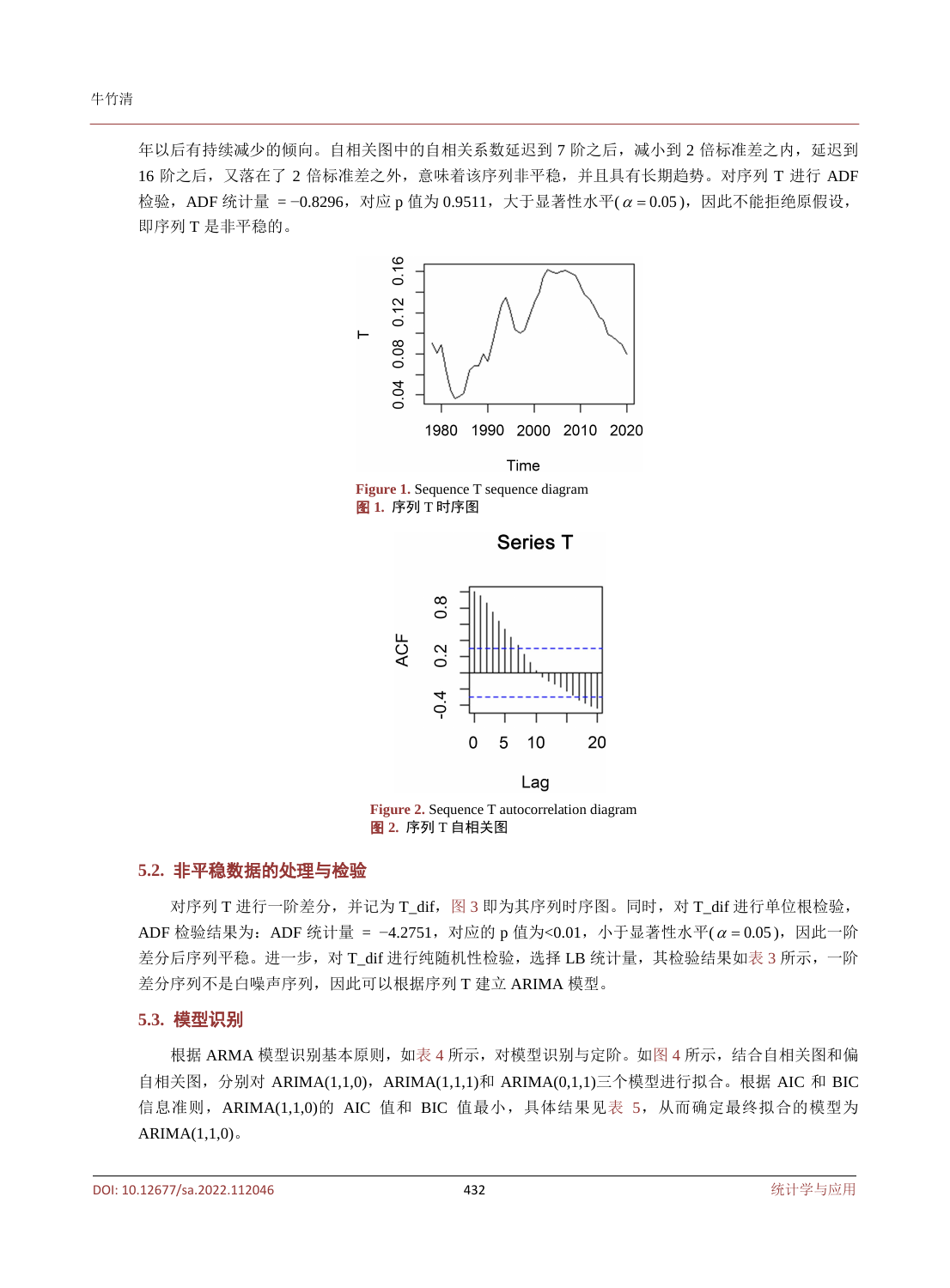





<span id="page-5-1"></span><span id="page-5-0"></span>**Table 3.** Results of Box-Ljung test for first-order difference sequence of Theil index 表 **3.** 泰尔指数一阶差分序列 Box-Ljung 检验结果

| Box-Ljung test |           |    |         |  |  |
|----------------|-----------|----|---------|--|--|
| data           | X-squared | df | p-value |  |  |
| T dif          | 19.306    | 10 | 0.03654 |  |  |

#### <span id="page-5-2"></span>**Table 4.** Basic principles of ARMA model recognition 表 **4.** ARMA 模型识别基本原则

<span id="page-5-3"></span>

| 样本自相关系数 | 样本偏自相关系数 | 模型定阶           |
|---------|----------|----------------|
| 拖尾      | p阶截尾     | AR(p)模型        |
| q阶截尾    | 拖尾       | MA(q)模型        |
| 拖尾      | 拖尾       | $ARMA(p,q)$ 模型 |
|         |          |                |

Series T\_dif

Series T\_dif



**Figure 4.** Autocorrelator and partial autocorrelator of Theil index sequence after first order difference 图 **4.** 一阶差分后泰尔指数序列的自相关图、偏自相关图

<span id="page-5-4"></span>**Table 5.** Model comparison 表 **5.** 模型比较

| 模型           | AIC       | <b>BIC</b> |
|--------------|-----------|------------|
| ARIMA(1,1,0) | $-254.01$ | $-250.63$  |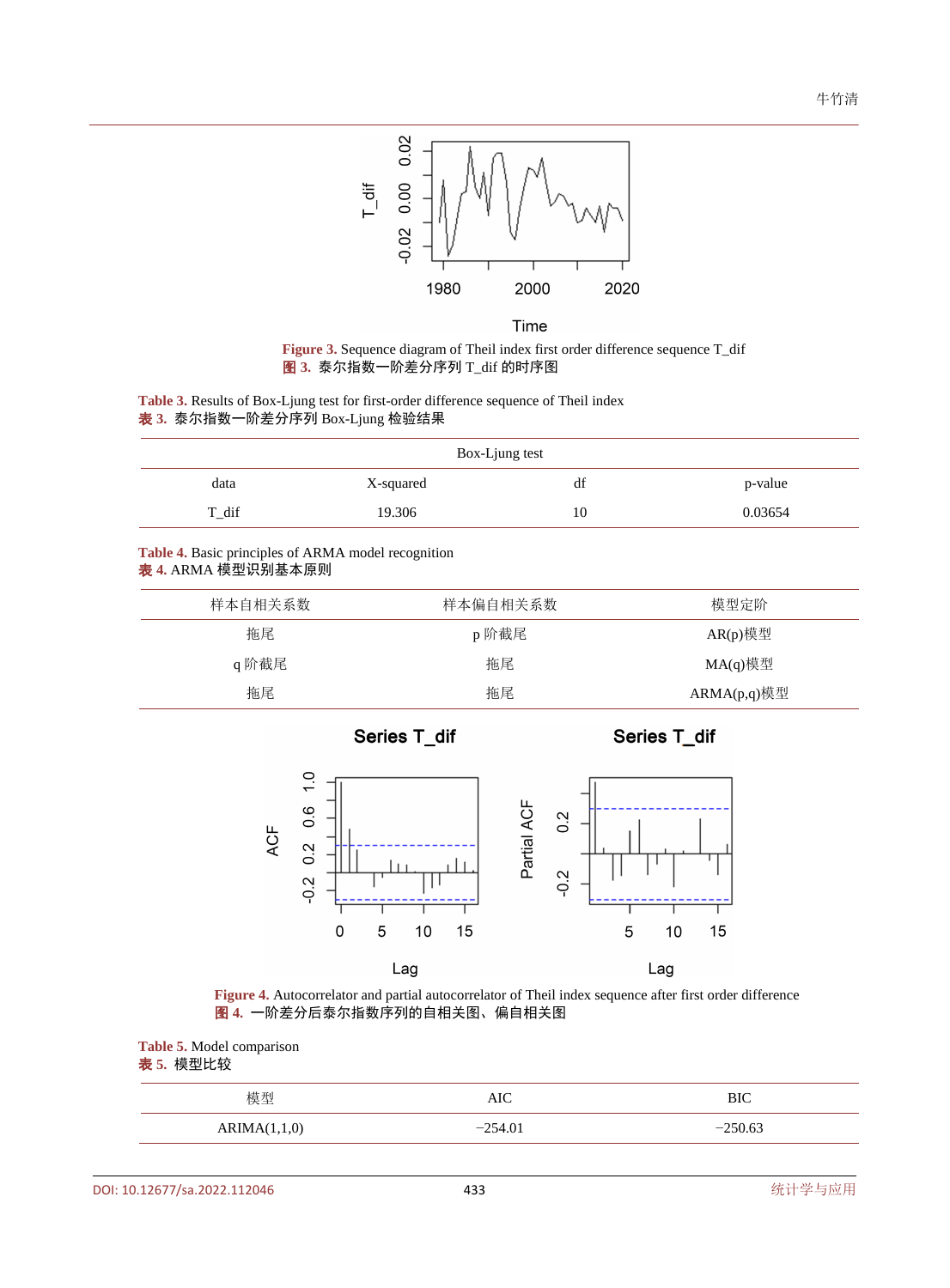| <b>Continued</b> |           |           |  |  |  |
|------------------|-----------|-----------|--|--|--|
| ARIMA(1,1,1)     | $-252.02$ | $-246.96$ |  |  |  |
| ARIMA(0,1,1)     | $-251.68$ | $-248.30$ |  |  |  |

### **5.4.** 模型参数估计与检验

对序列 T 的拟合模型 ARIMA(1,1,0), 通过条件最小二乘估计得到该模型拟合口径为:

$$
\nabla x_t = 0.4723 \nabla x_{t-1} + \varepsilon_t \tag{7}
$$

其中{<sup>ε</sup> *<sup>t</sup>*} 为残差。

首先对拟合模型进行检验,得到残差序列的白噪声检验结果[如表](#page-6-0) 6 所示,各阶延迟下 LB 统计量的 p 值都明显大于 0.05,则该拟合模型的残差序列为白噪声序列,该拟合模型有效。对参数进行显著性检验, 参数的 t 统计量为参数估计值除以参数标准差即为 3.4225 (0.4723/0.1380),其 p 值为 0.0007,小于显著性 水平( $\alpha$  = 0.05), 拒绝原假设, 即该参数显著。

<span id="page-6-0"></span>

| <b>Table 6.</b> White noise test results of residual sequence of fitting model |  |
|--------------------------------------------------------------------------------|--|
| 表 6. 拟合模型残差序列的白噪声检验结果                                                          |  |

| Box-Pierce test |    |         |  |  |
|-----------------|----|---------|--|--|
| X-squared       | df | p-value |  |  |
| 4.6971          | 6  | 0.5959  |  |  |
| 10.0360         | 12 | 0.6820  |  |  |

综合以上结果,对泰尔指数序列 T 创建 ARIMA(1,1,0)模型是可取的。

# **5.5.** 模型的预测

对 2019~2025 年我国城乡收入差距泰尔指数进行短期预测,预测结果[如表](#page-6-1) 7 所示:

<span id="page-6-1"></span>

| <b>Table 7. Predicted results</b> |
|-----------------------------------|
| 表 7. 预测结果                         |

| 年份  | 2019   | 2020   | 2021   | 2022                     | 2023                     | 2024                     | 2025                     |
|-----|--------|--------|--------|--------------------------|--------------------------|--------------------------|--------------------------|
| 实际值 | 0.0891 | 0.0784 | 0.0741 | $\overline{\phantom{0}}$ | $\overline{\phantom{0}}$ | $\overline{\phantom{0}}$ | $\overline{\phantom{0}}$ |
| 预测值 | 0.0918 | 0.0910 | 0.0907 | 0.0905                   | 0.0891                   | 0.0880                   | 0.0840                   |

预测图[如图](#page-7-7) 5 所示,虚线为实际值,实线为拟合值,深色和浅色阴影部分分别是置信水平为 80%、 95%的预测值置信区间。

[从表](#page-7-8) 8 可以看出, 2019~2021 年的预测值都比实际值大, 但只有 2019 年的相对误差小于 5%, 这 可能是由于受新冠疫情负面影响,2020 年和 2021 年国内经济及城乡居民的人均可支配收入的增幅均 放缓,但平均绝对误差值为 0.0106,平均相对误差值为 13.835%,相对来说比较小,因此大体上可以 预测 2021~2025 年的城乡收入差距泰尔指数。另外,从表中可以看出中国城乡收入差距呈现逐渐缩小 的态势。